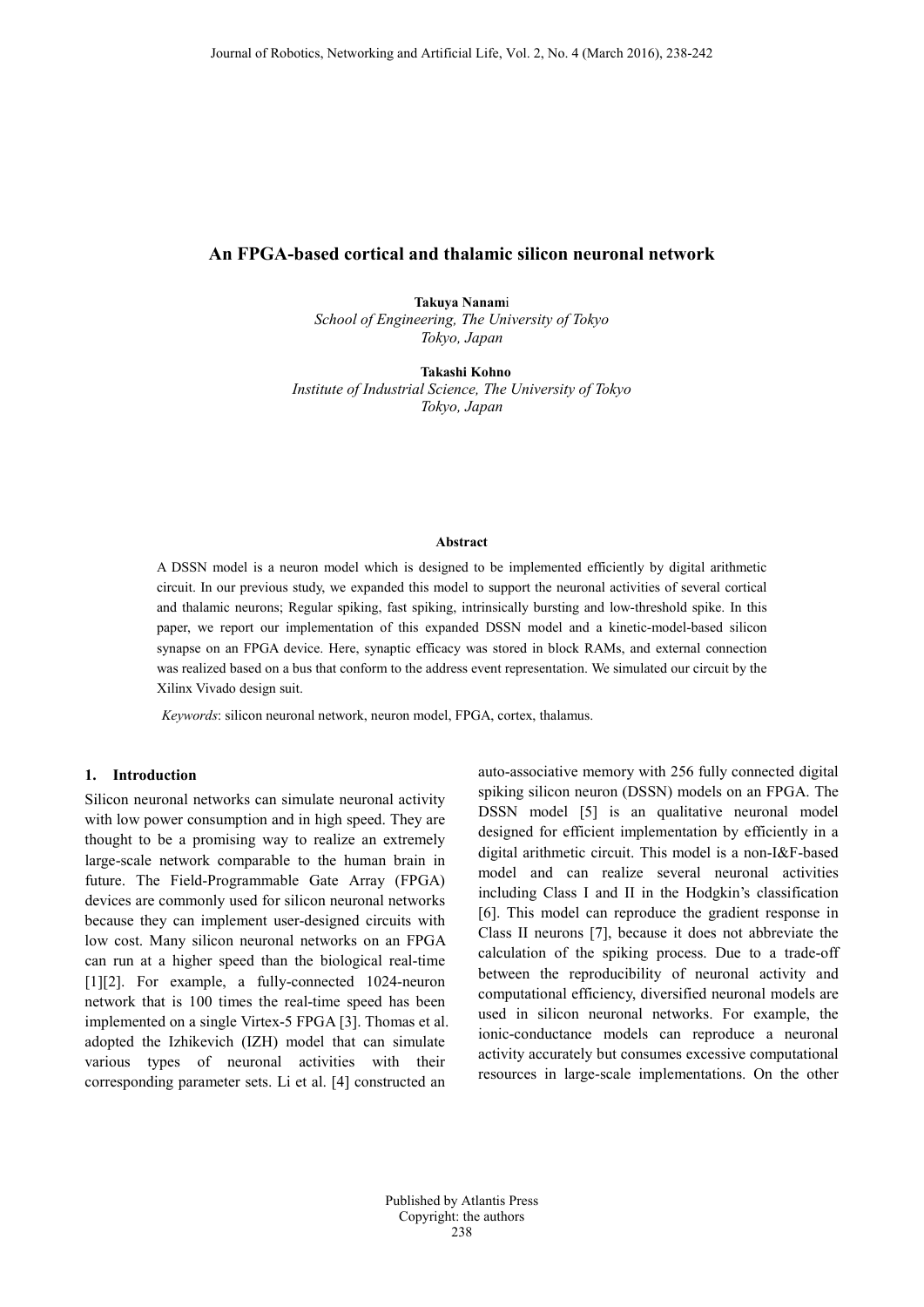hand, neuronal models that approximate a spiking process by resetting of the state variables (integrate-and-fire (I&F) -based models), such as the LIF, exponential I&F model [8], adaptive exponential I&F model [9] and IZH models, can be implemented at low computational cost. However, it has reduced reproducibility of complex neuronal activities. For instance, these models assume fixed maximum membrane potentials during the spike process, whereas these potentials are non-uniform in the nervous system.

In our previous research [10], we expanded the DSSN model to cover cortical and thalamic neuron classes, including regular spiking (RS), fast spiking (FS), low-threshold spike (LTS) and intrinsically bursting (IB). We confirmed that the model behaves in the same way as the ionic-conductance model [11] in response to various magnitude of step input in each neuron classes.

In this paper, we designed digital arithmetic circuit for the DSSN model on an FPGA. We simulated our circuit on Xilinx Vivado design suit. The remainder of this paper is organized as follows. Section 2 introduces our neuron model and details of its implementation. The simulation result is shown in Section 3. Section 4 summarizes the work and suggests ideas for future.



Fig.1 Block diagram of the v-circuit. Symbols ×, + and *MUX* mean a multiplier, adder, multiplexer, respectively. (A) Multiplication realized by shift operation and adder. (B) Add operation of the differential equation of *v*. (C) Correct  $v_{ij}$  are chosen by multiplexer depending on *v* and *u*.

#### **2. Methods**

## *2. 1 DSSN model*

The DSSN model is a qualitative neuronal model. It is designed so that diverse neuronal activities with fixed point Euler method. Given appropriate parameter sets, this model can reproduce various neuron classes including regular spiking (RS), fast spiking (FS), intrinsically busting (IB), and low-threshold spike (LTS). The model is given by

$$
\frac{dv}{dt} = \frac{\emptyset(u)}{\tau} (f(v) - n - q + I_0 + I_{stim}),
$$
\n
$$
\frac{dn}{dt} = \frac{1}{\tau} (g(v) - n),
$$
\n
$$
\frac{dq}{dt} = \frac{\varepsilon}{\tau} (h(v) - q),
$$
\n
$$
\frac{du}{dt} = \frac{\varepsilon_1}{\tau} (v - v_0 - au),
$$
\n
$$
\emptyset(u) = \begin{cases} \emptyset_0 & (u < r_{u0}) \\ \emptyset_1 & (r_{u0} < u < r_{u1}) \\ \emptyset_2 & (r_{u1} < u), \end{cases}
$$
\n
$$
f(v) \equiv \begin{cases} a_{fn} (v - b_{fn})^2 + c_{fn} & (v < 0) \\ a_{fp} (v - b_{fp})^2 + c_{fp} & (v \ge 0), \end{cases}
$$
\n
$$
g(v) \equiv \begin{cases} a_{gn} (v - b_{gn})^2 + c_{gn} & (v < r_g) \\ a_{gp} (v - b_{gp})^2 + c_{gp} & (v \ge r_g), \end{cases}
$$
\n
$$
h(v) \equiv \begin{cases} a_{hn} (v - b_{hn})^2 + c_{hn} & (v < r_h) \\ a_{hp} (v - b_{hp})^2 + c_{hp} & (v \ge r_h), \end{cases}
$$

where *v* denotes the membrane potential, and *n* and *q* are the fast and slow variables, respectively, that abstractly describe the activity of the ion channels. The slow variable q controls the slow dynamics of the neuronal activity and has a key role to realize spike-frequency adaptation and burst firing. Variable u is the slowest that modifies the structure of the fast subsystem comprising v and n. If sustained stimulus to the fast subsystem is taken as a bifurcation parameter, a saddle-node bifurcation is observed in the RS, FS, and LTS modes, and a homoclinic - loop bifurcation in the IB mode. The parameter  $I_0$  is a bias constant and  $I_1$  stim represents the input stimulus. The other parameters determine the dynamical properties of the model. All of the variables and constants in this qualitative model are purely abstracted and have no dimension.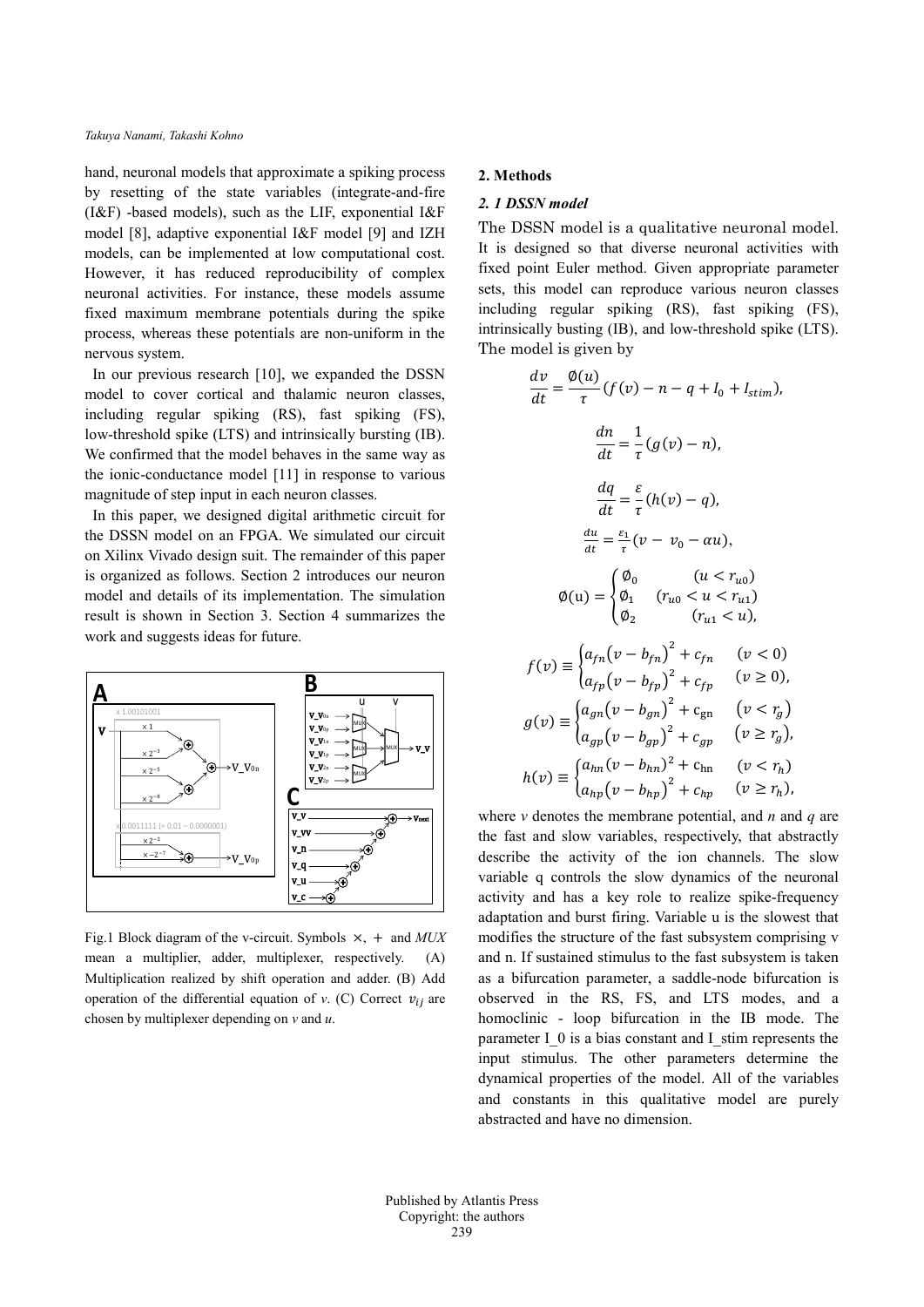

Fig. 2 The architecture of 16 fully-connected network. The network is composed of 16 DSSN, 16 silicon synapse, and an accumulator unit

The model is solved by the Euler's method ( $\Delta t =$ 0.0001). We developed differential equations for efficient implementation. The equations of the circuit for calculation of *v* are

$$
v_{\text{next}} = v_{\perp}vv + v_{\perp}v + v_{\perp}n + v_{-}q + v_{\perp}l + v_{\perp}c,
$$
  
\n
$$
v_{\perp}vv_{ij} = v^{2} \cdot (\Delta t \cdot a_{fj} \cdot \phi_{i}/\tau),
$$
  
\n
$$
v_{\perp}v_{ij} = v \cdot (\Delta t \cdot b_{fj} \cdot a_{fj} \cdot \phi_{i}/\tau + 1),
$$
  
\n
$$
v_{\perp}n_{ij} = n \cdot (-\Delta t \cdot \phi_{i}/\tau),
$$
  
\n
$$
v_{\perp}q_{ij} = q \cdot (-\Delta t \cdot \phi_{i}/\tau),
$$
  
\n
$$
v_{\perp}l_{ij} = l_{\text{stim}} \cdot (\Delta t \cdot \phi_{i}/\tau),
$$
  
\n
$$
v_{\perp}c_{ij} = \Delta t \cdot (b_{gj} \cdot b_{gj} \cdot a_{gj} + c_{gj})/\tau,
$$
  
\n
$$
\begin{cases} v_{\perp}x_{0n} & \text{when} & u < r_{u0} \text{ and } v > 0, \\ v_{\perp}x_{0n} & \text{when} & r_{u0} < u < r_{u1} \text{ and } v > 0. \end{cases}
$$

$$
v_{\perp}x = \begin{cases} v_{\perp}x_{0p} & \text{when } & r_{u0} < u < r_{u1} \text{ and } v > 0, \\ v_{\perp}x_{1n} & \text{when } & r_{u1} < u \text{ and } v > 0, \\ v_{\perp}x_{1p} & \text{when } & u < r_{u0} \text{ and } v > 1, \\ v_{\perp}x_{2n} & \text{when } & r_{u0} < u < r_{u1} \text{ and } v > 1, \\ v_{\perp}x_{2p} & \text{when } & r_{u1} < u \text{ and } v > 1, \end{cases}
$$

for  $x = v v$ ,  $v$ ,  $n$ ,  $q$ ,  $l$ , and  $c$ .

where, *i* denotes *0*, *1,* or *2* and *j* denotes *n* or *p.* In these, equations, we can calculate a product of parameters in advance and store it as a constant value. The multiplication of a variable and a parameter is realized by shifters and adders (Fig.1(A)). To reduce the number of adders, coefficient was approximated by the sum of  $2^{\wedge}$ (-x); x denotes arbitrary integer number. Multiplier circuit is used once in an Euler's method's step for calculation of  $v^2$ . v ij are screened by the multiplexer depending on the value of v and u (Fig.  $1(C)$ ). We constructed n-circuit and q-circuit in the same way. The DSSN unit consumes 1 multiplier and 4 multiplexers. The numbers of adders are 35, 33, 60, and 88 for RS, FS, LTS, and IB classes.



Fig. 3 The architecture of external connection. This module has 16 silicon synapse units and 16 accumlator units and an AER decoder.

We adopted the silicon synapse circuit in [4] based on the kinetic synapse model [12].The equations are given by

$$
\frac{dI_s}{dt} = \begin{cases} \alpha(1 - I_s) & ([T] = 1) \\ -\beta I_s & ([T] = 0) \end{cases}
$$

where,  $I_s$  represent the post-synaptic current and the value of [T] is 1 when the membrane potential of the presynaptic neuron is over the threshold (0). This silicon synapse unit costs 1 multiplexer and 2 adders, and it requires 2 clocks by a step.

## *2.2 Circuit architecture*

Our circuit is composed of 16 fully-connected neurons and external input from an address event representation (AER)–based stimulus receiver module. The fully-connected neuronal network consumes 16 DSSN and 16 silicon synapse units and an accumlator unit comprising 1 multiplier and 1 adder and an 18kb block random access memory that stores synaptic weights (Fig. 2). The synapse units calculate postsynaptic input depending on the 1-bit signal that denotes whether the membrane potential *v* of the pre-synaptic DSSN is over the threshold or not. The accumlator unit calculates weighted sum of the post-synaptic input. The  $I_{\text{stim}}$  is calculated as follows.

$$
I_{\text{stim}}^i = C_0 \sum_{j=1}^{16} w_{ij} I_s^j + I_e^i
$$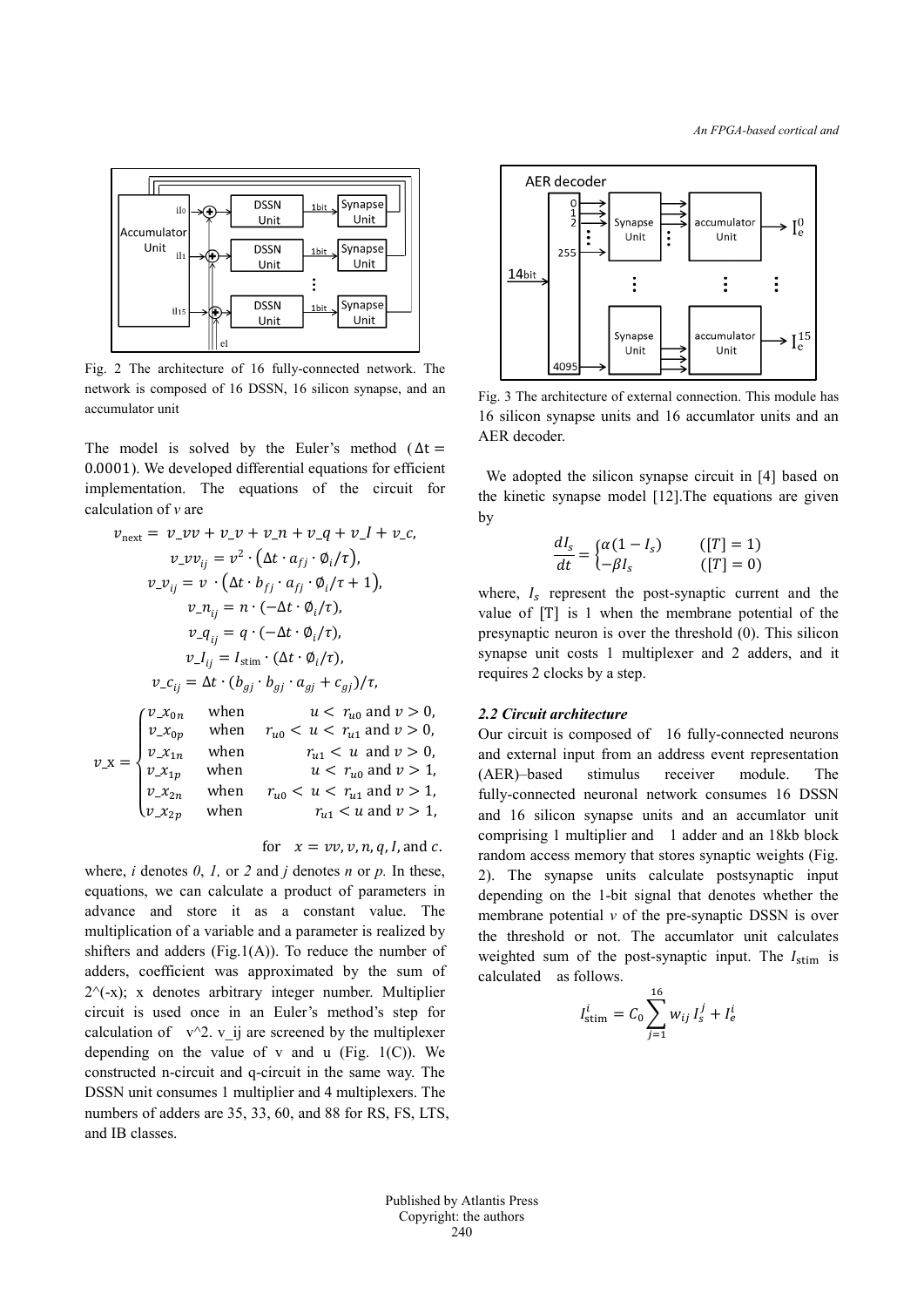*Takuya Nanami, Takashi Kohno*



Fig .4 Waveforms generated by the DSSN unit of RS (a), FS (b), LTS (c, d), IB (e). Excitable step inputs rise at  $t = 0.1$  (a-c,e). inhibitory step inputs are provided from  $t = 0.2$  to  $t = 1.0$  (d).

where  $i$  and  $j$  are the indices of the post- and pre- synaptic neurons respectively, and  $I_e^t$  denotes an external input to the  $i$  th neuron, respectively. The parameter  $c_0$  is a coefficient to scale  $I_{\text{stim}}$  into an appropriate range.

The units for the external connection is composed of 16 silicon synapse units and 16 accumulator units and an AER decoder (Fig.3). AER decoder receives 14-bit input signal by a clock. First 12-bit of input signal specifies an address of 4096 synapses by AER decoder. Next 1-bit represents rising or trailing of the pulse input, and the value of the bit is stored in the register corresponding to the specified address. Therefore, we can assigne input pulse having an arbitrary length. Last 1-bit is an enable signal.

Synaptic weights are loaded from the 16 18kb block random access memory. A synapse unit updates 256 post-synaptic current depending on the decoded input signal at each ∆t step, and the accumulator unit calculates an weighted sum of the post-synaptic inputs.

$$
I_e^i = c_1 \sum_{k=1}^{256} w_{ik} I_s^k
$$

where  $i$  and  $k$  are the indices of the neurons and synapses, respectively. The parameter  $c_1$  is a coefficient to scale  $I_e^t$  into an appropriate range.

In our system, a ∆t step corresponds to 1024 clocks, and 1024 input signals are acceptable by 1 step. The DSSN unit require 10000 steps to simulate a second, and it runs 10 times faster than real-time under the assumption that a clock correspond to 10 ns. We represent all variables and synaptic weights using 18-bit signed fixed point with 14-bit fractions.



Fig.5 Raster plots of the spikes in the network. Neurons are RS (Neuron ID = 0-3), FS (4-7), LTS (8-11), IB (12-15).

#### **3. Result**

Here, we show the waveforms generated by the DSSN unit in response to external stimulus inputs. Figure  $4(a)$ shows the waveform of the RS class that is a most typical neuron class in the cortex. A characteristic behavior of this class is spike-frequency adaptation; that is, the spike frequency decreases over time in response to a constant stimulation input. On the other hand, FS neurons fire with almost constant frequency (Fig.4(b)). LTS neurons exhibit periodic firing in reaction to excitable input stimulus (Fig.4(c)) and generate a burst firing just after the termination of a sufficient hyperpolarizing stimulus (Fig.4(d)). IB neurons generate the bursting at the onset of a stimulus, then continue to spiking (Fig. 4(e)).

Figure 5 shows raster plots of the spikes in the network. We applied 12-bit signal correspond to each neuron by rotation and evoked spike, and additional spikes were evoked by the inner connection. Synaptic weights were assigned randomly.

#### **4. Conclusion**

In this paper, we constructed digital circuit of the DSSN model that supports four cortical and thalamic neuron classes. The implemented circuit could generate activities qualitatively comparable to the ionic-conductance model for each neuron class. It consumed only 1 multiplier for calculation of an Eular's Method's step, which is an expensive module in an FPGA. We confirmed the behavior of a network of 16 fully-connected DSSNs that can receive stimuli via 4096 synapses. Each synapse is controlled by 12-bit input signal through an AER decoder.